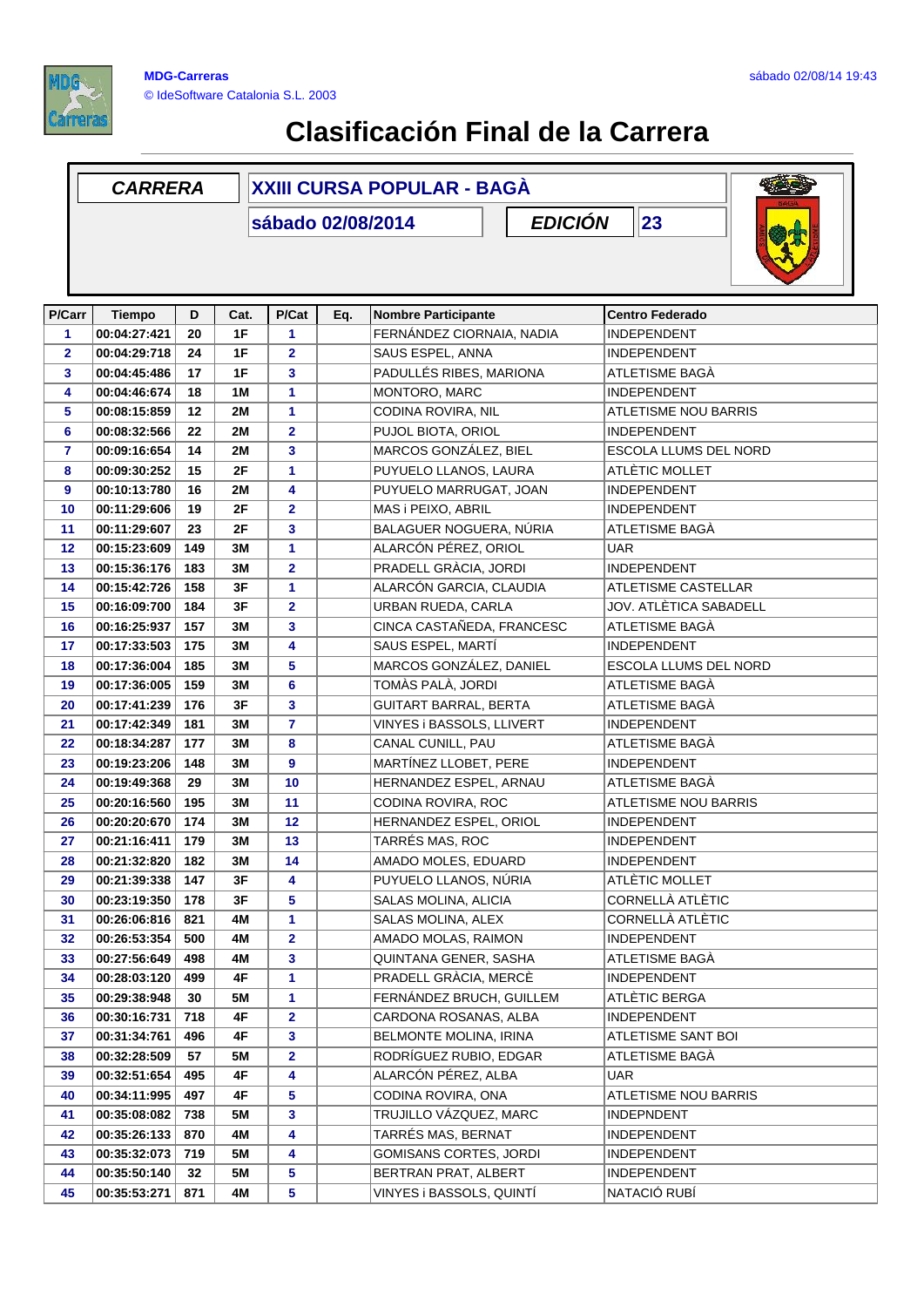

| 46 | 00:35:55:630 | 741 | 5M        | 6              | RECHE GARCIA, JOSÉ VICENTE  | CALDERONA800            |
|----|--------------|-----|-----------|----------------|-----------------------------|-------------------------|
| 47 | 00:35:57:631 | 726 | 6M        | 1              | MILLÁN SÁNCHEZ, XAVIER      | ATLETISME BAGÀ          |
| 48 | 00:35:58:974 | 290 | 5M        | $\overline{7}$ | FIGOLS TORRA, GERARD        | ATLÈTIC BERGA           |
| 49 | 00:36:19:477 | 717 | 6M        | $\overline{2}$ | PRADA MARTÍN, DANI          | FISIOPHI-BORN TO RUN    |
| 50 | 00:36:42:888 | 56  | 5M        | 8              | SITJAS PECEÑO, DAVID        | ATLETISME BAGÀ          |
| 51 | 00:36:46:045 | 749 | <b>5M</b> | 9              | MUNTÉ ORRIT, MARCEL         | <b>INDEPENDENT</b>      |
| 52 | 00:36:56:671 | 96  | 5M        | 10             | GUIMERÀ VILLALBA, XAVIER    | ATLETISME BAGÀ          |
| 53 | 00:37:07:375 | 722 | 6M        | 3              | ROVIRA SERRA, JORDI         | <b>ATLETISME TONA</b>   |
| 54 | 00:38:06:750 | 86  | 5M        | 11             | ALBA ALONSO, CARLOS         | ATLETISME BAGÀ          |
| 55 | 00:38:17:942 | 735 | 6M        | 4              | GUARDIA OLIVA, MARTÍ        | <b>COLLBAIXERS</b>      |
| 56 | 00:38:35:556 | 740 | 6M        | 5              | RUBAU BARJUAN, DAVID        | <b>INDEPENDENT</b>      |
| 57 | 00:38:40:260 | 281 | 6M        | 6              | ALARCÓN PALLAS, LLUÍS       | <b>UAR</b>              |
| 58 | 00:38:50:610 | 732 | 5M        | 12             | HINOJO NOGUERA, SERGI       | ATLÈTIC BERGA           |
| 59 | 00:39:04:566 | 55  | <b>5M</b> | 13             | LÓPEZ LÓPEZ, ALFONSO        | ATLÈTIC BERGA           |
| 60 | 00:39:12:396 | 725 | 5M        | 14             | GÓMEZ TIRADO, ISMAEL        | ATLÈTIC BERGA           |
| 61 | 00:39:15:242 | 980 | 5F        | 1              | CASCANTE TORRELLA, NÚRIA    | ATLÈTIC BERGA           |
| 62 | 00:39:18:946 | 724 | 5M        | 15             | PERARNAU PRAT, ROBERT       | <b>INDEPENDENT</b>      |
| 63 | 00:39:45:639 | 737 | 6M        | $\mathbf{7}$   | TRUJILLO PIERNAGORDA, PACO  | <b>INDEPENDENT</b>      |
| 64 | 00:40:08:112 | 739 | 6М        | 8              | VILÀ CARRETER, JOSEP        | <b>MOUNTAIN RUNNERS</b> |
| 65 | 00:41:20:149 | 180 | 3M        | 15             | GARCIA LLURDA, JOEL         | ATLÈTIC BERGA           |
| 66 | 00:41:29:479 | 733 | <b>5M</b> | 16             | COSTA SORIANO, JORDI        | ATLÈTIC BERGA           |
| 67 | 00:41:58:044 | 294 | 5M        | 17             | RODRÍGUEZ GUTIÉRREZ, ANDRES | <b>ZIPZAP RUNNING</b>   |
| 68 | 00:42:36:925 | 715 | <b>7M</b> | 1              | SAYAS FERRER, JOSÉ          | <b>INDEPENDENT</b>      |
| 69 | 00:42:41:410 | 985 | 6F        | 1              | GRÀCIA LÓPEZ, MERCÈ         | ATLETISME BAGÀ          |
| 70 | 00:42:43:239 | 723 | 6M        | 9              | COROMINAS, RAMON            | <b>INDEPENDENT</b>      |
| 71 | 00:43:16:654 | 692 | 6M        | 10             | MOLINA PÉREZ, BERNARDO      | <b>INDEPENDENT</b>      |
| 72 | 00:43:51:127 | 742 | <b>7M</b> | $\overline{2}$ | TUNEU ARXER, RAMON          | <b>ESPORTIU RIPOLL</b>  |
| 73 | 00:44:21:774 | 39  | 6M        | 11             | GIL MARTÍN, MARÇAL          | LA MAR DE CORREDORS     |
| 74 | 00:44:54:281 | 98  | 7M        | $\mathbf{3}$   | VILAR SERRAT, JAUME         | ATLETISME BAGÀ          |
| 75 | 00:45:32:607 | 571 | 6M        | 12             | LANZAROTE PEMAN, JOSÉ       | CASTILLEJO CACARES RC   |
| 76 | 00:45:36:467 | 58  | <b>5M</b> | 18             | <b>GARCIA MEDINA, DAVID</b> | <b>INDEPENDENT</b>      |
| 77 | 00:45:41:937 | 580 | <b>5M</b> | 19             | PADULLÉS CASERO, RAÜL       | ATLETISME BAGÀ          |
| 78 | 00:45:51:703 | 697 | 5M        | 20             | PASCUAL VIVÓ, XAVIER        | ATLÈTIC BERGA           |
| 79 | 00:46:01:705 | 716 | 6M        | 13             | CANAL CASADO, ANTONI        | ATLETISME BAGÀ          |
| 80 | 00:46:01:706 | 727 | 6M        | 14             | PERDIGÓ PONS, JOAN RAMON    | ATLETISME BAGÀ          |
| 81 | 00:46:03:377 | 978 | 5F        | $\overline{2}$ | SÁNCHEZ ROQUER, EULALIA     | <b>ESPORTIU RIPOLL</b>  |
| 82 | 00:46:04:924 | 729 | 5M        | 21             | EXPOSITO CABANA, SERGI      | <b>ESPORTIU RIPOLL</b>  |
| 83 | 00:46:34:210 | 31  | 6M        | 15             | CLARAMUNT MILLAN, DAVID     | <b>INDEPENDENT</b>      |
| 84 | 00:46:39:617 | 990 | 5F        | $\mathbf{3}$   | CALDERÉ SANTAMARIA, CLARA   | GASELA TEAM             |
| 85 | 00:47:09:923 | 986 | 6F        | $\mathbf{2}$   | MÀRQUEZ PÉREZ, LLUÏSA       | XINO XANO TEAM          |
| 86 | 00:47:12:331 | 60  | 6M        | 16             | JIMÉNEZ HERNÁNDEZ, PEDRO    | XINO XANO TEAM          |
| 87 | 00:47:14:456 | 272 | 5M        | 22             | PUYUELO CAPELLAS, JORDI     | ATLÈTIC MOLLET          |
| 88 | 00:47:39:134 | 667 | 6M        | 17             | LÓPEZ PARDO, ALBERT         | INDEPENDENT             |
| 89 | 00:48:44:090 | 872 | 4M        | 6              | <b>GARCIA LLURDA, ORIOL</b> | <b>INDEPENDENT</b>      |
| 90 | 00:48:59:298 | 987 | 6F        | 3              | MOLINA PUYO, PURI           | <b>INDEPENDENT</b>      |
| 91 | 00:49:23:540 | 731 | 5M        | 23             | VILLA BORNES, CRISTIAN      | ATLÉTIC BERGA           |
| 92 | 00:49:27:792 | 977 | 6F        | 4              | GASULLA ABAD, ROSA          | <b>INDEPENDENT</b>      |
| 93 | 00:49:35:467 | 285 | 7M        | 4              | CINCA LLORDÉS, FRANCESC     | ATLETISME BAGA          |
| 94 | 00:50:12:852 | 981 | 6F        | 5              | GARCIA CLAVEL, IRENE        | MOUNTAIN RUNNERS        |
| 95 | 00:50:24:368 | 728 | 6M        | 18             | ANGUS DOMINGO, JUAN         | <b>INDEPENDENT</b>      |
| 96 | 00:50:54:170 | 979 | 5F        | 4              | ENGUIX MARTÍNEZ, NÚRIA      | <b>INDEPENDENT</b>      |
| 97 | 00:51:16:938 | 991 | 6F        | 6              | BAYO BRAUT, LAURA           | <b>INDEPENDENT</b>      |
| 98 | 00:52:22:081 | 59  | 6M        | 19             | PÉREZ PERIANES, MANOLO      | XINO XANO TEAM          |
| 99 | 00:53:27:327 | 745 | 5M        | 24             | MONTORO TORRES, FRANCISCO   | <b>INDEPENDENT</b>      |

José Partide de La Barbara